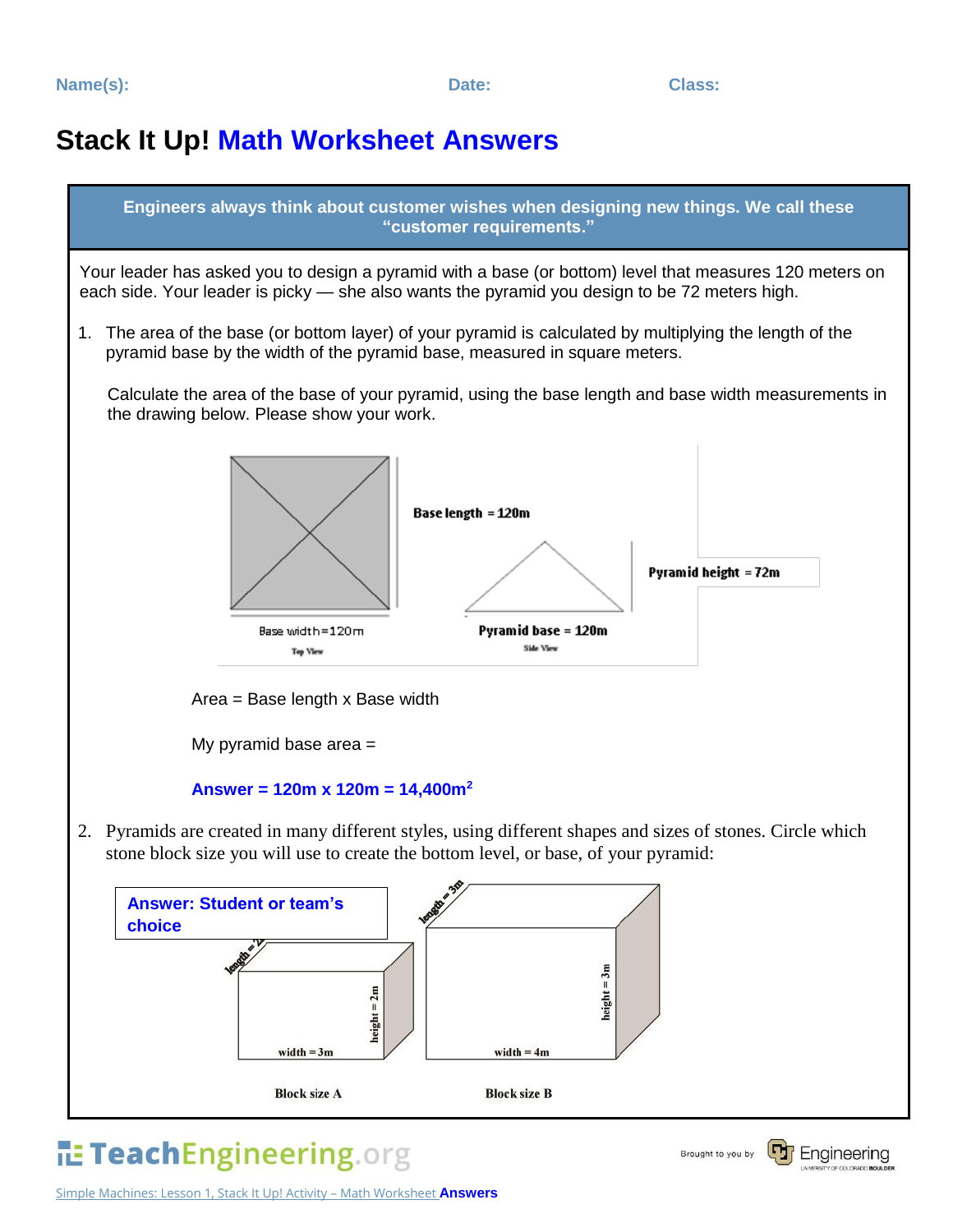| 3. Calculate the area of the block of stone you have chosen, showing your work.                                                                                                                                                                                                            |                                                                                                                                                  |
|--------------------------------------------------------------------------------------------------------------------------------------------------------------------------------------------------------------------------------------------------------------------------------------------|--------------------------------------------------------------------------------------------------------------------------------------------------|
|                                                                                                                                                                                                                                                                                            | Block Area = Block length x Block width                                                                                                          |
|                                                                                                                                                                                                                                                                                            | My block area $=$                                                                                                                                |
| <b>Answers:</b>                                                                                                                                                                                                                                                                            | Block A: $2m \times 3m = 6m^2$<br><b>Block B: 3m x 4m = 12m<sup>2</sup></b>                                                                      |
| 4. To figure out how many blocks the stone cutters must remove from the quarry and transport to build the<br>base of your pyramid, divide the area of the whole base level of your pyramid (your answer to question<br>#1) by the area of one block of stone (your answer to question #3). |                                                                                                                                                  |
|                                                                                                                                                                                                                                                                                            | Number of blocks on base level = Base Area $\div$ Block Area                                                                                     |
| <b>Answers:</b>                                                                                                                                                                                                                                                                            | My number of blocks on base level $=$<br>Block A 14,400 $m^2/6m^2 = 2,400$ blocks of stone<br>Block B 14,400 $m^2/12m^2 = 1,200$ blocks of stone |
| 5. The volume of an object is the amount of space it takes up. Find the volume of the stone block you have<br>chosen (either Block size A or Block size B) to make the base of your pyramid. Please show your work.                                                                        |                                                                                                                                                  |
|                                                                                                                                                                                                                                                                                            | Volume = Height x Width x Length                                                                                                                 |
| <b>Answers:</b>                                                                                                                                                                                                                                                                            | My stone block volume =<br>Block A: 3m x 2m x 2m = $12m^3$<br>Block B: 4m x 3m x 3m = $36m^3$                                                    |
| 6. Next, find the volume of the whole base layer of your pyramid by multiplying the area of your base level<br>(your answer to question #1) by the height of the block size you have chosen. Show your work.                                                                               |                                                                                                                                                  |
|                                                                                                                                                                                                                                                                                            | Volume of base layer $=$ base area x block height                                                                                                |
|                                                                                                                                                                                                                                                                                            | My pyramid's base volume =                                                                                                                       |
| <b>Answers:</b>                                                                                                                                                                                                                                                                            | Block A: 14,400 m <sup>2</sup> x 2m = 28,800m <sup>3</sup><br>Block B: 14,400 m <sup>2</sup> x 3m = 43,200m <sup>3</sup>                         |
|                                                                                                                                                                                                                                                                                            |                                                                                                                                                  |
|                                                                                                                                                                                                                                                                                            |                                                                                                                                                  |

TeachEngineering.org